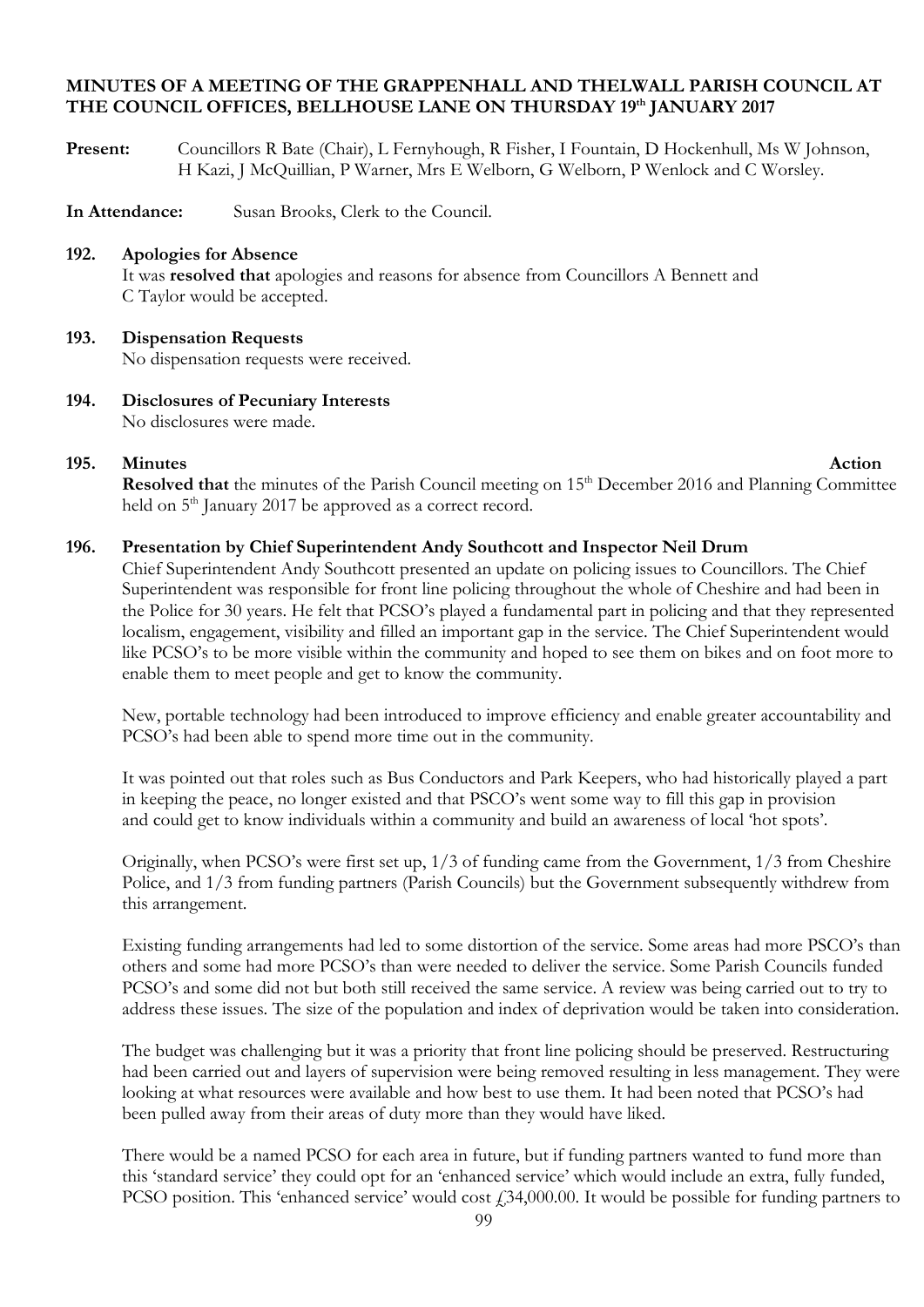come together to partially fund an extra PCSO. It was also possible that other sources of funding could be sought such as supermarkets and businesses (Police could provide assistance with these partnerships).

The Chief Superintendent was seeking feedback from Parish Councils as to what Councillors would expect, over and above the 'standard service' (PCSO's visible in the community, holding drop -in surgeries, attending meetings, dealing with local 'hot spots' and providing information) from the enhanced service which would cost  $\text{\textsterling}34,000.00$  (the cost of 2 PCSO's for 2017/2018 was  $\text{\textsterling}24,945.00$  – rebate of  $\text{\textsterling}4813$  owed to the Parish Council).

Councillors responded to say that they felt that better channels of communication were being opened up and that this would lead to a better relationship but that the way funding arrangements had been calculated in the past, based on the number of Band D properties, was an unfair system and should be reviewed.

Councillors also requested improved visibility within the local community, engagement with local residents, and an increased presence at local schools due to traffic concerns. Further discussions would take place at the February Council meeting so that the required feedback could be provided to Chief Superintendent Andy Southcott.

# **197. Update on Local Policing Issues by PCSO Lauren Copeland**

PCSO Lauren Copeland presented an overview of local policing issues as follows:

| Incidents: | Burglary | Shoplifting | ASB | Criminal | Traffic   | Theft |
|------------|----------|-------------|-----|----------|-----------|-------|
|            |          |             |     | Damage   | Accidents |       |
| Previous   |          |             | 14  |          |           |       |
| 28 days    |          |             |     |          |           |       |

It had been noted that traffic had been speeding on Broad Lane and PCSO Lauren Calder had requested a sign for 20 mph or rumble markings to try to reduce this problem.

Parking tickets and advisory notices had been given out at St Wilfrid's Primary School and all other local schools were also being monitored. Information was being gathered on hare coursing which had been taking place locally. Police had attended an incident on Broad Lane and Councillors praised local officers on how well the matter had been handled.

A number of regular drop-in surgeries were being held to give local residents a chance to ask questions, seek advice and report local issues of concern. These surgeries would be advertised and a poster had been produced.

# **198. Correspondence Warrington Borough Council**

The following correspondence had been received from Warrington Borough Council and copies were available from the Clerk:

- a) Confirmation that an application had been received from Grappenhall and Thelwall Parish Council to designate a Neighbourhood Area under the Localism Act 2011 and the Neighbourhood Planning (General) Regulations 2012 (as amended).
- b) Neighbourhoods in Warrington, News Bulletin October/December 2016.

# **199. Correspondence Miscellaneous**

The following correspondence had been received from a variety of sources and copies were available from the Clerk:

- a) An email from GYCA to say thank you for the donation of  $\ell$ ,450.00 towards the cost of the lease valuation fee.
- b) A letter of thanks from Warrington YMCA for the donation of  $f_1$ 750.00 towards the provision of service over the Christmas period.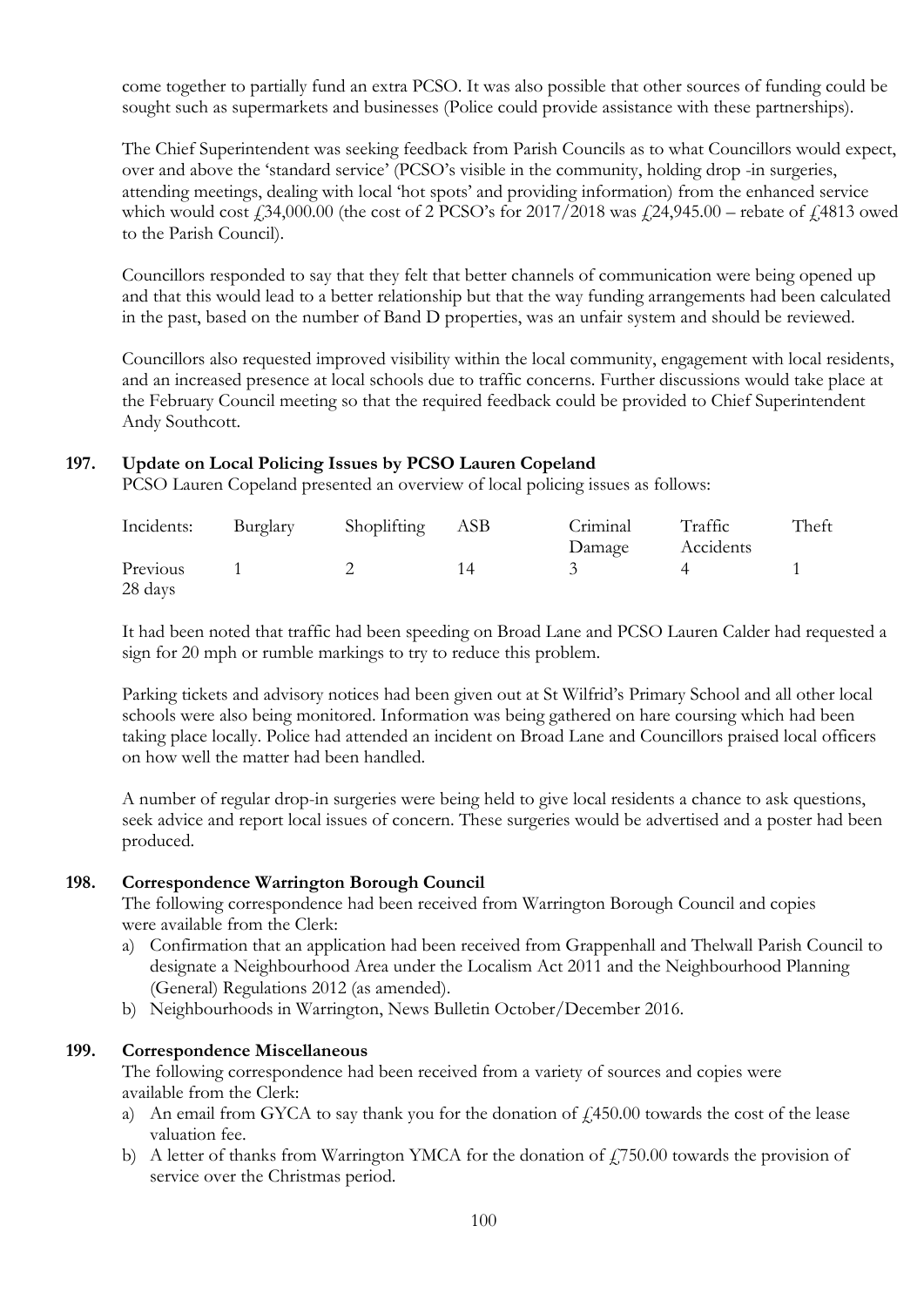- c) A letter of thanks from St Wilfrid's Church for the donation of  $\ell$ 150.00 towards the upkeep of the graveyard.
- d) A letter of thanks from All Saints Church for the donation of  $f<sub>i</sub>150.00$  towards the upkeep of the graveyard.
- e) ChALC, notification of the Parish Conference on 23<sup>rd</sup> January 2017.
- f) Cheshire Fire and Rescue Service, Newsletter December 2016.
- g) Police and Crime Commissioner and Chief Constable's Round-up Christmas 2016.
- h) Police and Crime Commissioner consultation on the level of precept increase (consultation ends  $24<sup>th</sup>$ January 2017).
- i) Post Office Network Consultation, consultation ended 21<sup>st</sup> December 2016.
- j) SLCC, News Bulletin December 2016.
- k) Highways England Motorway2Motorway (M2M) Metering Pilot Scheme notification that works were due to take place at the M62 junction 10 (Croft Interchange). Work would start on 3 January 2017 and would last 8 months.

# **200. Information for Noting**

a) The Parish Council office would be redecorated in February 2017.

# **201. New Colour Printer for the Parish Council Office**

The Canon black and white printer at the office would soon be outside the warranty period at which point maintenance would no longer be supported by Canon. Possible options for leasing a replacement printer were presented to Councillors and consideration was given as to what the requirements were for a replacement and whether or not an A3 printer was required. It was **resolved that** this would be considered further at the February Parish Council meeting.

# **202. Plaques for the Oak Trees**

It was **resolved that** plaques should be installed for the Oak trees recently planted at Grappenhall Heys and Thelwall Village Greens to commemorate HRH Queen Elizabeth's 90<sup>th</sup> birthday. Councillor R Fisher would make enquiries at the Church to see if the plaque for Thelwall Village Green could be displayed at the Church. The Clerk would present options and prices for plaques at the next meeting. **SB/RF**

# **203. Vandalism at Jubilee Park**

There had been problems with vandalism and anti-social behaviour at Jubilee Park and complaints had been received from a number of residents. Fence panels had been removed from gardens and damaged on a number of occasions. Youths had been congregating late at night at the site of the picnic table, which was situated close to garden boundaries. Golf balls had been thrown at windows and a metal cage had been removed from the local Tesco and set on fire in the park. PCSO, Lauren Copeland, requested that residents liaise closely with the police so that they could engage with local youths to try to find a way forward and to reduce the anti-social behaviour. PCSO's had been visiting the park at the end of their shift at around 10.00 p.m. but youths had not been present at that time.

Residents who attended the meeting requested removal of the picnic table and the Clerk would seek quotes to relocate it to a more central park location, further away from garden boundaries. The Clerk was also asked to seek options and prices for CCTV cameras. **SB**

It was **resolved that** the park gates would continue to be left open as, in the past, locked gates had resulted in damage to residents' fences due to youths climbing over them to access the park and it also restricted quick access for police when problems were experienced.

# **204. Risk Assessment**

It was **resolved that** the revised risk assessment would be approved (see copy attached).